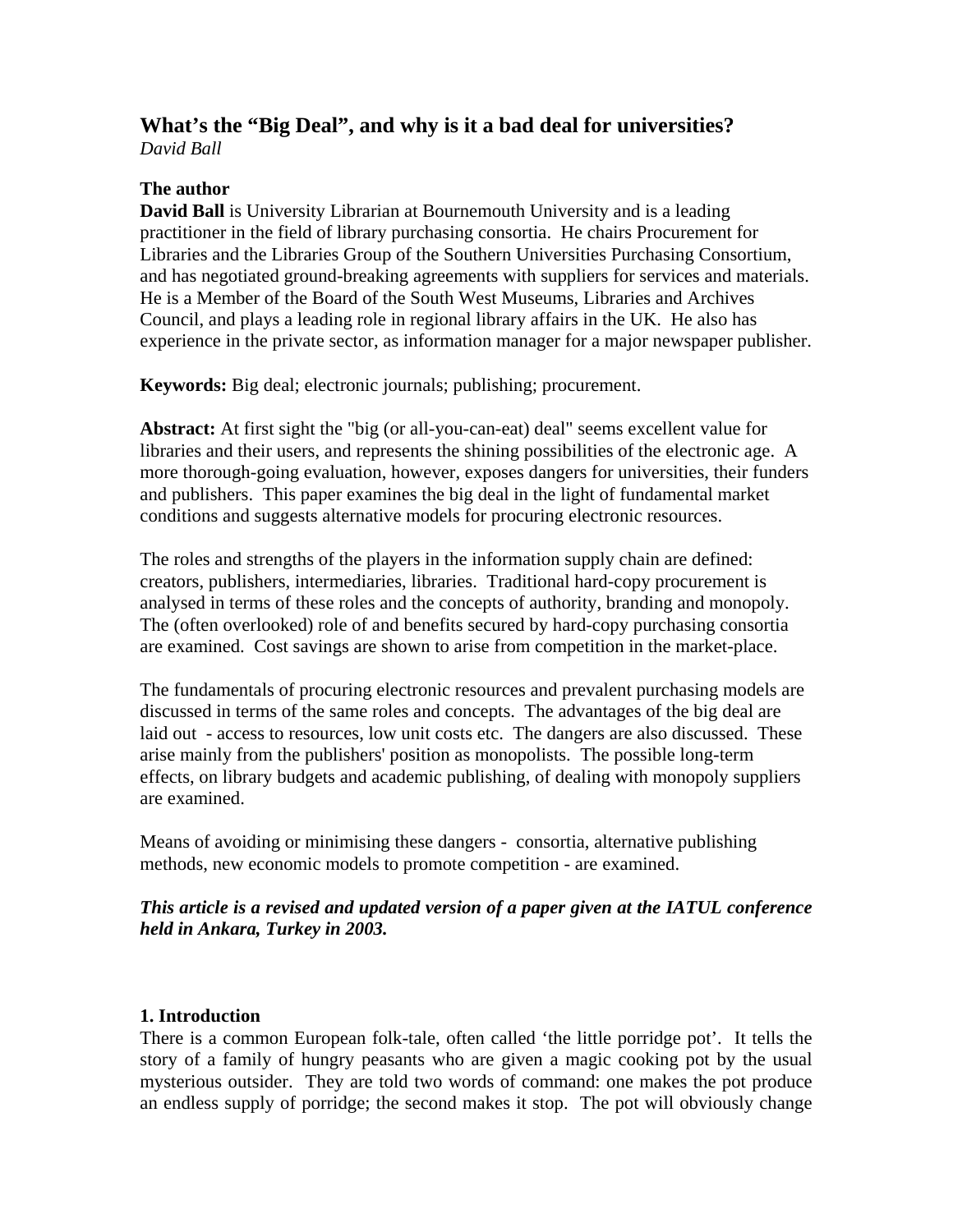the peasants' lives: hunger, and the fear of it, will be banished by a ready, endless supply of food: humble, monotonous perhaps in modern eyes, but a nourishing staple. All is well; the peasants no longer go to bed hungry.

However, one day the daughter of the family is left alone in the peasants' cottage. She instructs the pot to cook; unfortunately she has forgotten the word of command to make it stop. When the rest of the family returns that evening, the village and fields are covered in a sea of porridge, which is starting to invade the forest.

As with all folk-tales, there are many resonances for the modern world. We live in an information-hungry society. The electronic medium, delivered through the desk-top porridge-pot, offers a means of stilling that hunger. However the message of this paper is that, just like the little porridge pot, electronic information is not an unalloyed good: it has dangers and threats for the continuance of publishing and the library profession. In particular our freedom to choose and shape our collections is being eroded, and the power of the large electronic publishers is growing.

This paper discusses:

- ♦ the information value chain and some of its concepts, paying particular attention to features differentiating electronic from printed information;
- ♦ money as an indicator of value;
- ♦ the implications of the publishers' monopoly for pricing and negotiation;
- $\bullet$  the implications of the product-to-service shift for archiving and access;
- ♦ business models for e-resources, particularly the big, or all-you-can-eat, deal;
- ♦ the loss of control by librarians and strategies to regain control.

The opinions expressed are my own and do not necessarily represent the views of Bournemouth University.

#### **2. The information value chain**

 $\overline{a}$ 

Following Mark Bide's useful taxonomy, we can identify the following activities or functions in the information supply chain: creation, publication, aggregation, access and use.<sup>[1](#page-1-0)</sup> To a greater or lesser degree, each of the activities, or links, adds value to the information, until it is used and the value realised. This account is somewhat simplified: I shall not discuss exhaustively the roles of all the players in the chain, but concentrate on the key ones. Some of the main concepts applied during this discussion are: branding, authority, monopoly, and the product-to-service shift.

Each link in the chain confers an element of **branding** or **authority** on the information. Authority has to do with reliability, informed opinion, having status or expertise. One thinks for instance of the BBC: a news broadcast in the World Service carries a great deal

<span id="page-1-0"></span><sup>&</sup>lt;sup>1</sup> I am indebted to Mark Bide for his analysis of the information value chain in the 1998 study for ECUP+: *Business models for distribution, archiving and use of electronic information: towards a value chain perspective*.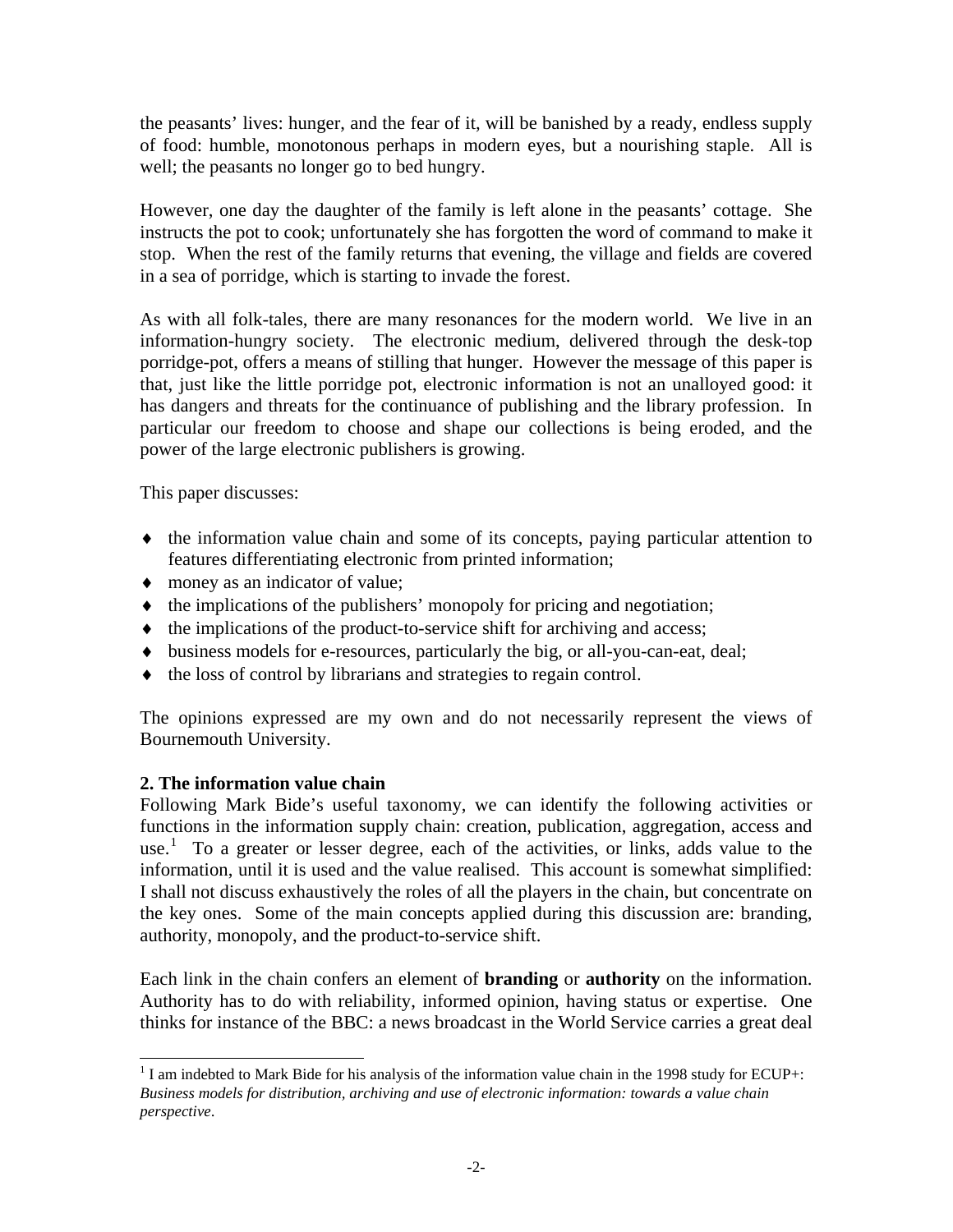of authority. Branding has to do with consistency and quality. Examples might be Coca-Cola and Pepsi Cola: these are different brands, with different qualities, consistent in themselves and having different adherents.

Each link in the chain also has a greater or lesser degree of **monopoly**. This is particularly important for the information market place. I shall therefore highlight where monopolies and competition lie, how they can be used to advantage, and the problems they cause the purchaser or user.

One major factor differentiating electronic from printed information is the **shift from product to service**. With printed information, much labour and cost are tied up in producing, distributing, storing and handling a physical product: books and serials. With electronic information, libraries and other intermediaries generally only deal in **access** to information held in a remote location, a service not a product. It is worth noting that this shift follows a general trend, as companies and public bodies outsource more and more activities.

## **2.1 Creation**

Creation is a familiar concept, and needs no long discussion. Creators may be authors or compilers. They may be directly employed by publishers, as are journalists and technical writers. Alternatively they may be independent agents.

Particularly in popular fiction, the creator confers authority. One obvious example is Stephen King: picking one of his novels from the shelf one knows what one is getting. On the cover it is his name, not the title, that has prominence. The creator is also a monopolist: only Stephen King produces his novels. This monopoly, protected by copyright, is then generally transferred to a single publisher.

### **2.2 Publication**

Publication is essentially concerned with the selection and editing of information into consumable form. In one sense it is a form of quality control.

Publishers also package information into usable and buyable units (titles, series, journals), market the product, and undertake, or subcontract, physical production and distribution.

For librarians, authority is conferred in part at least by the imprint – Oxford University Press, for instance, or Butterworths. The end-user is more likely to focus on the brand – *British Medical Journal*, *Nature* or *Who's Who*. This holds equally true for academic publications, where the editorial and refereeing process is concentrated at the level of the title, as for general publications.

The publisher's monopoly, often transferred from the creator, is also jealously defended.

For those involved in procurement, the delivery of information in electronic form embodies some important differences from the delivery in printed form.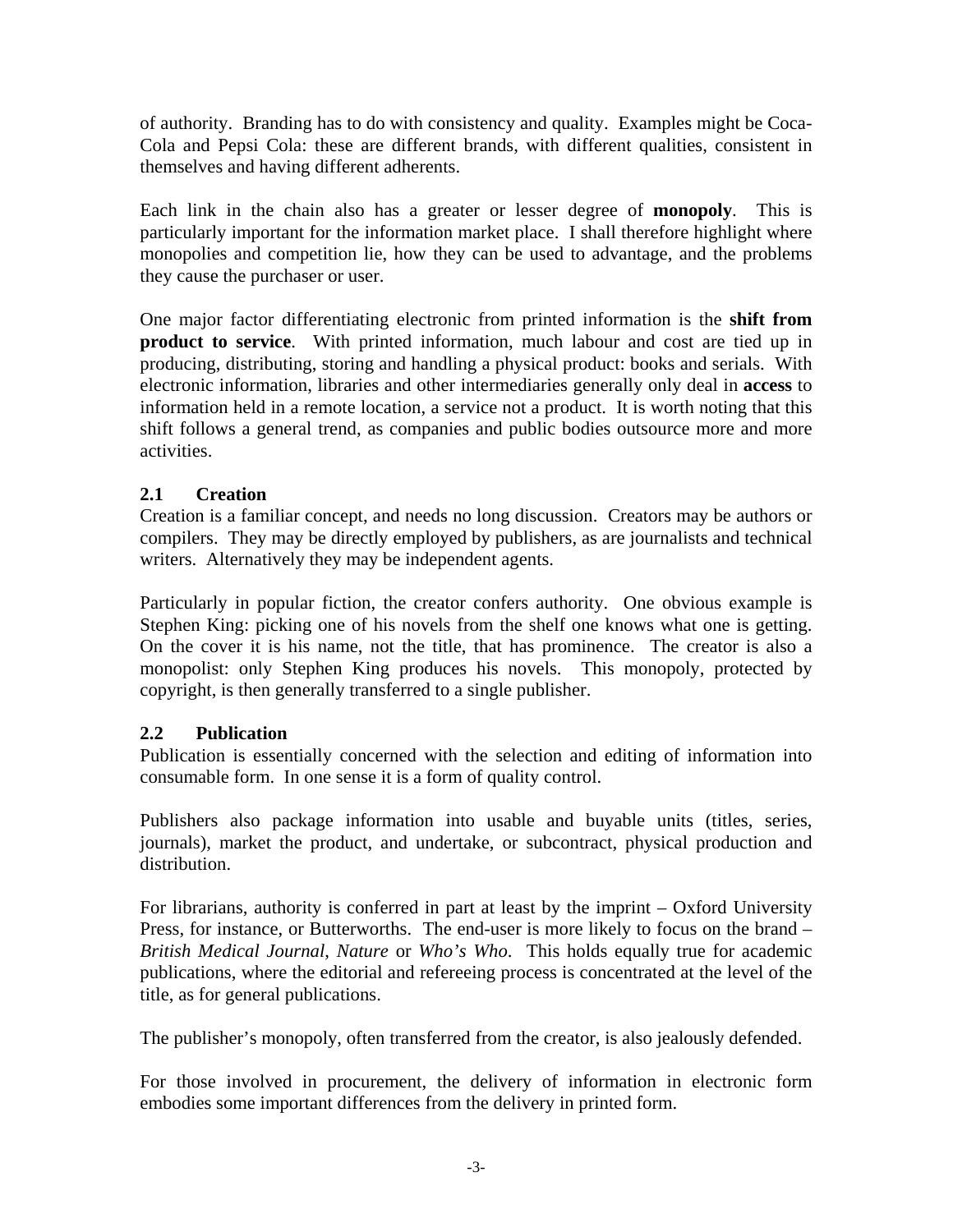There is essentially no physical production and distribution of electronic information. There is a physical realisation at the moment of use  $-$  as an image on a computer screen or a print-out. But this occurs only at the end of the information chain, not close to the origin, as happens with print. For the rest of the chain we are talking about access to the information, not a physical product containing the information. We, as purchasers, are therefore now buying a service as opposed to a physical product.

We should also note that, with electronic information, authority is potentially diluted. It is easy to publish and disseminate information on the web, far easier than publishing and disseminating in print, which require considerable investment of money and time. It has become correspondingly difficult to establish the authenticity and provenance of information.

## **2.3 Aggregation**

One may define aggregation as: bringing together in a coherent collection disparate information sources. Clearly this is core territory for the information professional. The traditional activity of acquisition that formed our large historic libraries is now increasingly underpinned by the procurement process and the support and expertise of procurement professionals, who are bringing greater regulation and management into this process and increasing value for money for their institutions.

Libraries confer authority by virtue of selecting material. Users, whether students or members of the public, perceive a certain warranty of fitness for purpose if a book is on their library's shelves. Libraries also have a perhaps unrecognised near monopoly on such aggregations of printed information. There are few alternatives, except a bookshop, where stock, facilities and opportunities for consultation and loan are severely limited or impossible.

It is important to note in this context the accent on the physical product. Much of a traditional library's work deals with acquiring, processing and handling these physical products. Increasingly, as far as the acquisitions process goes, this is subcontracted or outsourced to intermediaries, such as booksellers or serials agents.

With electronic information, there is no physical product to acquire or handle. The role of aggregator therefore moves elsewhere in the supply chain, to the publisher or intermediary such as the serials agent. There is also a trend to 'virtual' aggregation, with services such as CrossRef www.crossref.org, where the articles of major serials publishers are linked, while remaining on servers run by the publishers themselves.

The collective and near monopoly of libraries , evident for printed information, is therefore lost: users need set foot nowhere near a library to have access to aggregators' sites; they simply need a network connection, and either the appropriate permissions or deep pockets.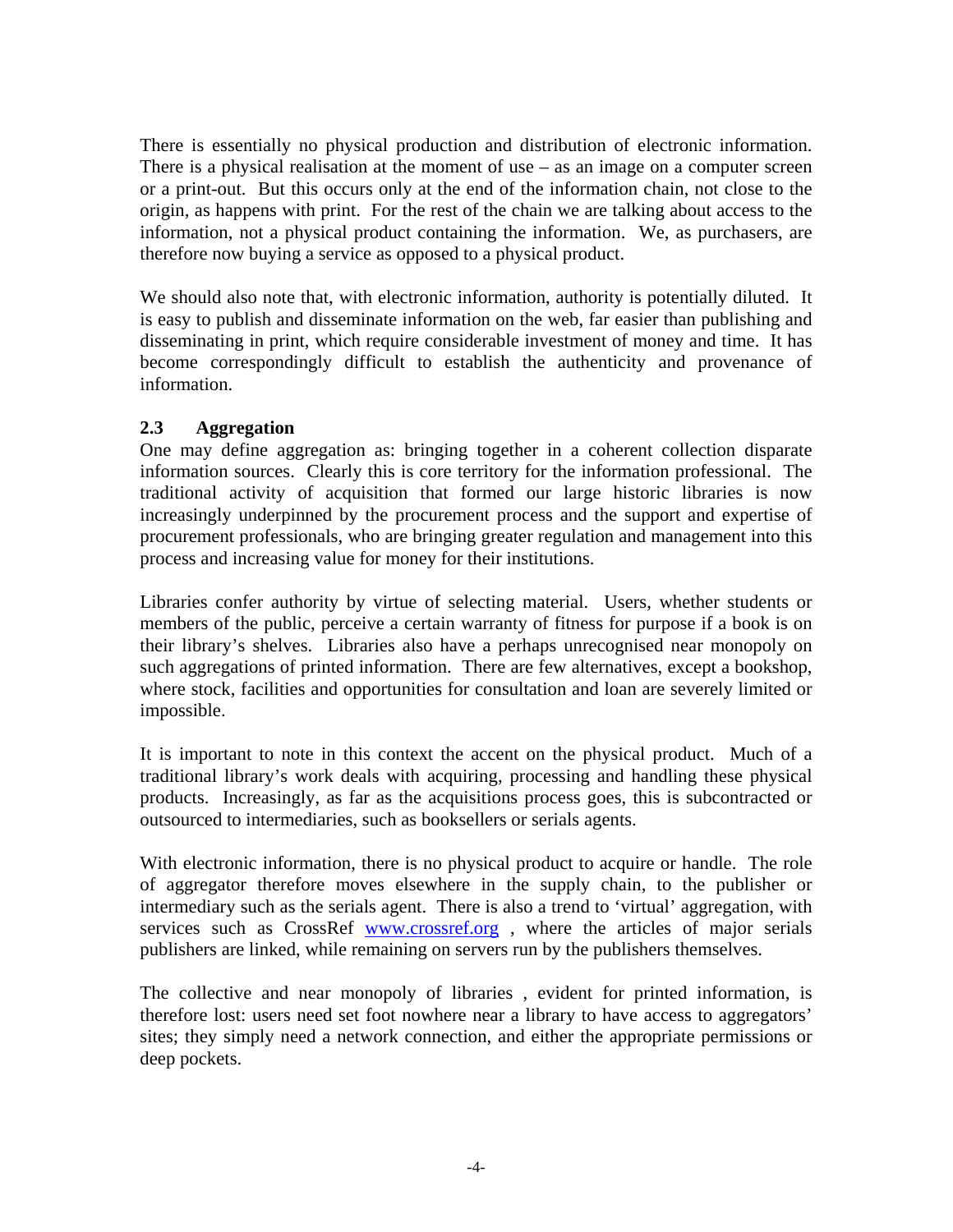#### **2.4 Access**

Facilitating and controlling access to aggregated printed information is again core territory for libraries, needing little explanation.

Selective dissemination of information raises awareness. Catalogues, bibliographies and indexes aid discovery and location. User education, particularly in academic libraries, trains users in gaining efficient access to and effectively exploiting information. Library management systems control access to collections.

Libraries here too have a perhaps unrecognised near monopoly on providing access and the tools that support it.

Providing access to electronic information is however fundamentally different.

One prerequisite is a robust IT infrastructure to deliver the information. In the UK this infrastructure is well established in academic libraries and is now extending to the citizen following recent investment in the public library sector.

However, many of our users have their own PCs and Internet connections. Soon set-top boxes will deliver Internet connectivity through the television screen. Provision and installation of such set-top boxes may follow the pattern established by mobile phone companies, which gave away the hardware in order to be able to sell services. Libraries therefore are fast losing the monopoly on access: the majority of our users may soon be able to connect to information resources more easily from their living rooms than from a terminal in a library.

One can also foresee existing providers of online services offering alternative public information services. The local supermarket might offer community information, adding value in order to ensure customers return to the site for their online shopping. Why should our users move from the comfort of their homes to use our connectivity? Why, even, should they connect to, say, a public library website when a commercial website they use frequently fulfils their perceived information needs?

One supplier of e-books deals only with end-users, not libraries. One 'quotation' on its website from a satisfied customer reads: "I got an A+ using this library. It's so much easier than the regular library."

Libraries' collective near monopoly on providing and facilitating access to information is therefore lost. However, authority is also diluted. How far can one trust the information offered as an add-on by a commercial service-provider? For the time being libraries will retain the authority conferred by their traditional roles as selectors and organisers of information resources.

### **2.5 Use**

Finally we arrive at the end of the chain and its reason for existence, the user, who, of course, particularly in the academic sector may also be the start of the chain.

Hitherto we have stressed that, for traditional printed resources, we have been dealing with a physical product. What we provide to the user is however a service – access to the information – not the physical product itself. Even in the case of photocopies and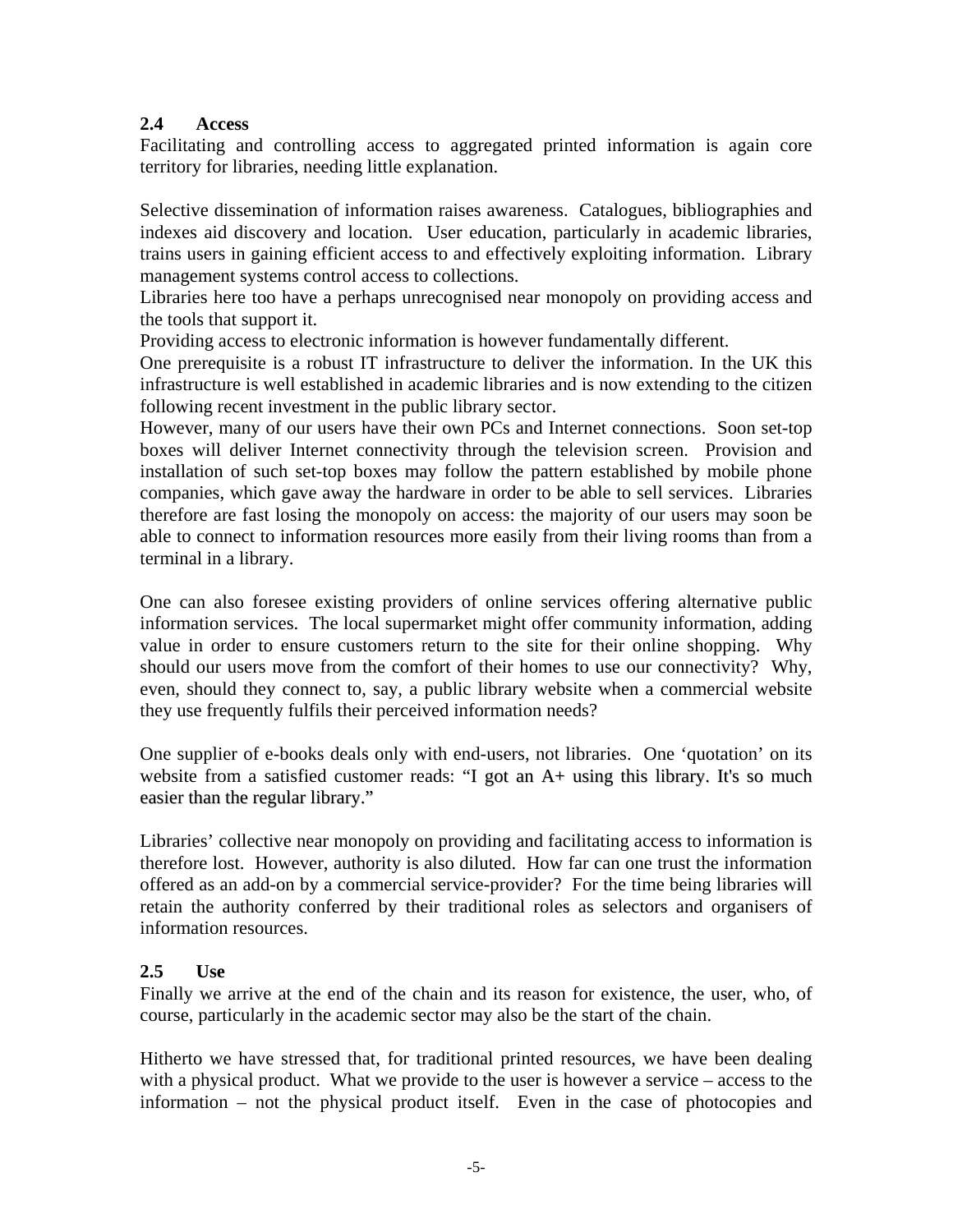document delivery, a little thought should demonstrate that this is so: the product is returned to the shelf.

Here we also have one of the conundrums of the information chain: how, particularly in the traditional print environment, do we measure actual usage of acquired stock? We as librarians routinely collect statistics on loans, footfall etc. But how well do these statistics reflect actual usage? Of five items borrowed only one may be used or needed; the rest may be rejected by the borrower for whatever reason. Also, how can we effectively measure reference usage within the library, and how many libraries regularly and accurately do so?

Furthermore, particularly if we only have a very blunt measure of usage, can we equate apparent usage with value to the end-user? If we cannot, how can we justify our purchasing decisions?

Holding information electronically offers some help here: it opens the possibility of more accurately recording and measuring usage, as expressed in access to and downloads of particular texts or services. It is also possible to envisage systems of payment for such usage, either through actual cash transactions or through users having and exchanging a number of credits. Holding information electronically therefore opens the way to more accurate measures of both usage by, and value to, the end-user.

#### **3. Money and as indicator of value**

 $\overline{a}$ 

Let us take a little time to chart the flows of money through the value chain, and to reflect on where it sticks.

Beginning with the independent creator (i.e. one not employed to write) we note that in popular fiction the rewards tend to go to the author. Stephen King and Tolkien are commodities: their creativity is the point of scarcity, and points of scarcity tend to attract money.

Scholarly and academic authors, on the other hand, are generally paid nothing, or next-tonothing, for their output. Scholarly journals obviously cannot exist without their output, but this dependence is not recognised in economic terms. It is the publisher, not the author, who reaps the direct financial rewards of publication. This is reflected, for instance, in the profits of the big academic publishers. Thus Houghton notes that "in 1997 Reed Elsevier enjoyed a higher net profit margin than 473 of the S&P 500 listed companies, Wolters Kluwer provided higher return on equity than 482 of the S&P 500, and margins generated in the science, technical and medical publishing areas of the companies tend to be even higher than aggregate margins". $2^2$  $2^2$ 

So what are they rewarded for? Publishers in effect provide two services: firstly they disseminate information; secondly they confer authority by ensuring quality.

<span id="page-5-0"></span><sup>2</sup> John Houghton, *Economics of scholarly communication: a discussion paper prepared for the Coalition for Innovation in Scholarly Communication*, Canberra: The Coalition, 2000, p.65; available at: <http://www.caul.edu.au/cisc/EconomicsScholarlyCommunication.pdf>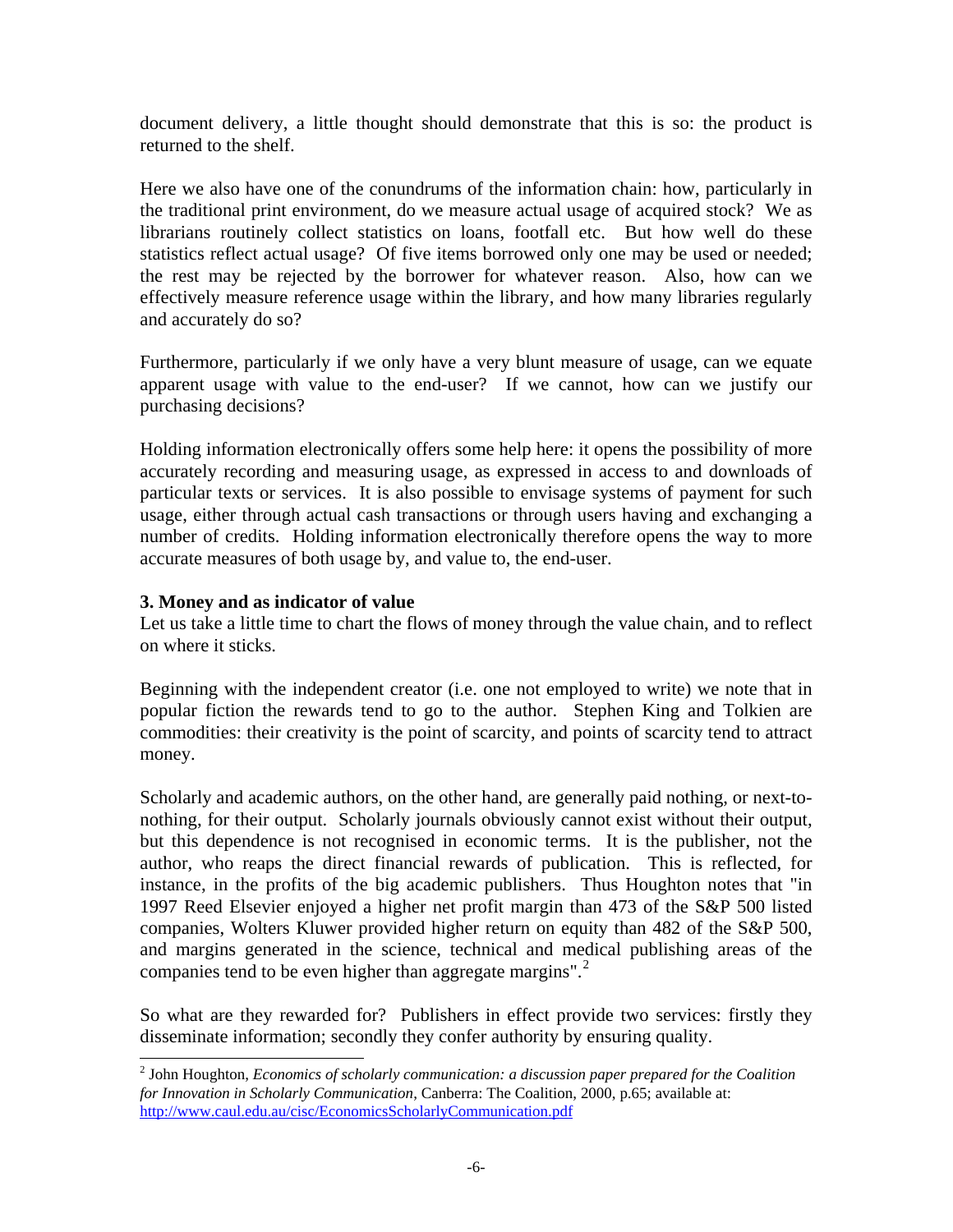Dissemination can be achieved by anyone with a network connection: scholars and professionals regularly use e-mail and other similar means of disseminating results. Dissemination is not therefore a point of scarcity. This conclusion is supported by an examination of the rewards of intermediaries, which shows an interesting difference between booksellers and serials agents. Booksellers are a much more valued part of their supply chain. They can command very high discounts from the publisher, particularly for popular fiction, where authority or branding derives from the author. Thus we see discounts of 50% in some supermarkets off the prices of popular books. Serials agents, on the other hand, command very low margins on hard copy – an average of 7% has been cited.

It seems therefore that scholarly publishing in academic journals is essentially about validation of results through the editorial and peer-review process rather than dissemination. Guédon traces this process of validation, of creating the scholarly record, of establishing paternity and property rights, back to the  $17<sup>th</sup>$  century, where it is already evident in the first issues of the *Philosophical transactions of the Royal Society of London*. [3](#page-6-0)

It must be remembered that scholarly and academic authors do reap indirect rewards from publication. Publication, particularly in prestigious peer-reviewed journals, leads to promotion and to research funding. There is of course institutional, as well as personal, interest, in such publication: the funding and prestige of institutions is generated in large measure by their scholars. This institutional interest is particularly evident in the UK, where the quinquennial Research Assessment Exercise ranks university departments and disburses large sums of money to the best.

There is therefore a large financial interest, on the part of both individual scholars and their employing institutions, in continuing to play the game of scholarly publication in existing established peer-reviewed journals; this may explain, in part at least, why new electronic initiatives outside traditional publishing have not taken off.

Another interesting characteristic of the financial side of scholarly publishing is that the user or consumer in general does not pay for the information used.<sup>[4](#page-6-1)</sup> Payment is made from an institutional budget, generally delegated to the librarian. The user is therefore insulated from considerations of cost and the effects of inflation: unlike most products price does not affect demand because the user is not obliged to place a value on the product consumed.

 $\overline{a}$ 

<span id="page-6-0"></span><sup>&</sup>lt;sup>3</sup> Jean-Claude Guédon, 'In Oldenburg's long shadow: librarians, research scientists, publishers, and the control of scientific publishing', *ARL proceedings*, 138, May 2001, p.3; available at <http://www.arl.org/arl/proceedings/138/guedon.html>. [4](http://www.arl.org/arl/proceedings/138/guedon.html)

<span id="page-6-1"></span><sup>&</sup>lt;sup>4</sup> Fines are levied not for the information delivered but for transgressions against an institutional code. Charges for photocopies are for the convenience of the user not for the actual information. Likewise charges for document delivery are generally for the direct costs incurred.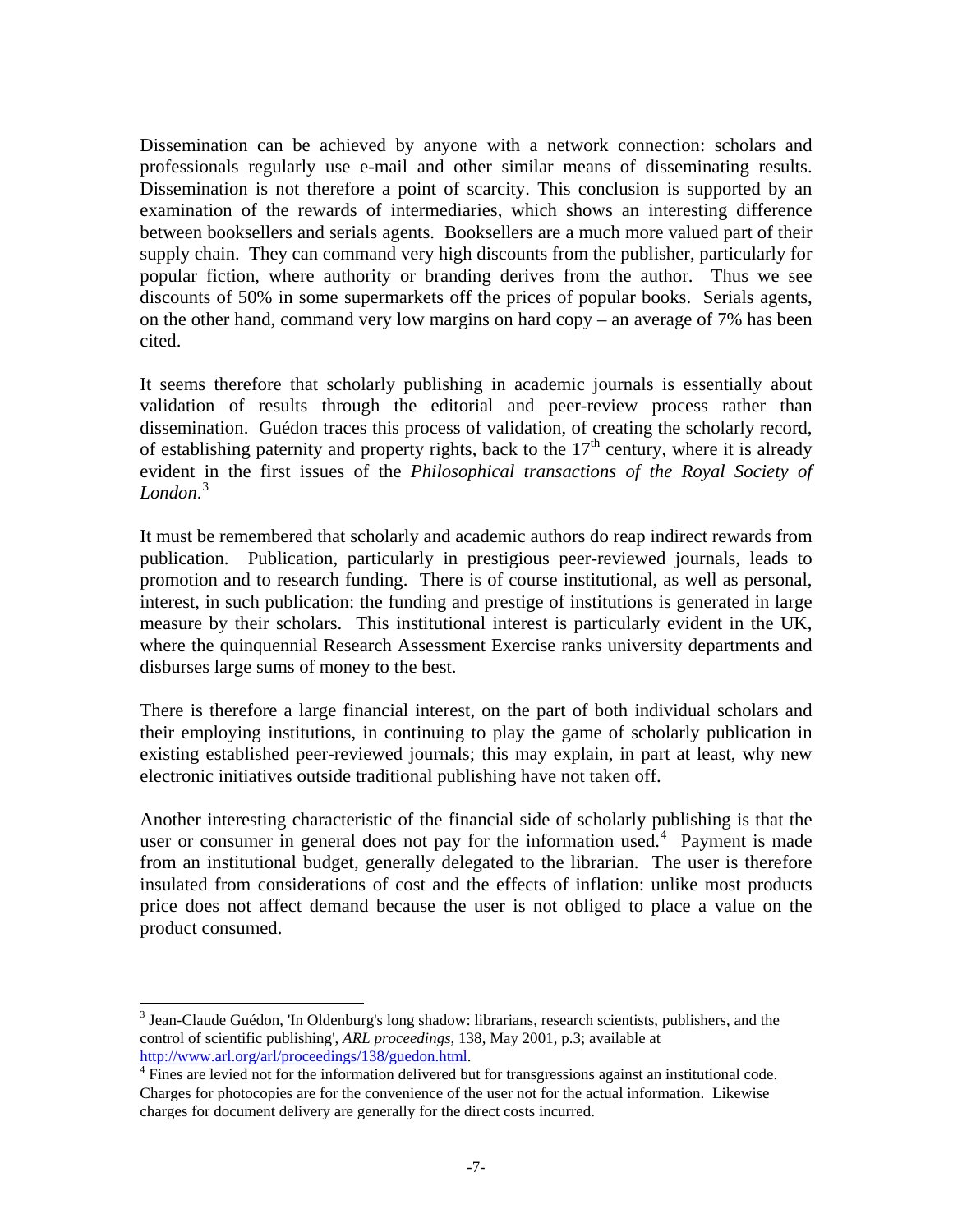We see therefore that academic publishers claim the rewards by virtue of fulfilling a need of scholars and institutions for validation. Their monopoly has allowed them to inflate prices, unchecked by a market where the user is insulated from the effects of inflation.

## **4. The power of consortia?**

 $\overline{a}$ 

Traditionally libraries have bought content from intermediaries: aggregators such as booksellers and serials agents. Over the past ten years in the UK such dealings have been carried out increasingly through consortia. The seven UK regional higher education consortia currently have contracts with booksellers and serials agents worth over £70m a year.

Such aggregation of purchasing power brings many advantages. New services such as the truly shelf-ready – catalogued, classified and processed – book have been negotiated through the strength of consortia. Quality of service is monitored closely and enhanced through continuing management of contracts based on tight specifications of service; pooled knowledge of suppliers' performance against these specifications lends force to this process. There are considerable savings in terms of the time needed by individual libraries to manage complex European Commission procurement procedures and the resulting contracts. Quite startling discounts on books have been obtained by UK consortia, for both public and academic libraries. These discounts are given from the intermediary's margin: the difference between the cost of a book to the intermediary and the published price. The intermediaries are in competition for market share, and will therefore cut prices and offer services that add value in order to gain such market share.

With e-resources, particularly e-journals, consortia are more likely to negotiate with publishers. The economic imperative for publishers is very different from that for intermediaries. Let us take a simple hard-copy example. If the publisher discounts the library price of a well respected journal by 50% its is most unlikely that subscriptions will double. Some libraries will take an additional copy; there will be less cancellations; but the number of subscriptions will not rise hugely. Instead libraries will spend the saving on other titles, from other publishers. By discounting, the publisher has lost profitability and decreased market share, hardly good business. The converse is also true. If the library price of the well respected journal is doubled, some subscriptions will be lost, but since the title is well respected, by no means 50%: other journals will be cancelled instead. By raising the price the publisher will increase profitability and market share. The disconnection already noted of user, the only true judge of value, from price paid has fed the rampant inflation seen in hard-copy journal prices.

The same commercial logic applies in electronic publishing. It makes no sense for the publisher to offer discounts to the individual library, still less to the consortium. By so doing he would simply and immediately decrease both profit and market share. What publishers offer instead of lower prices is additional content. As we shall see below, this bundling puts the publisher in an even stronger position vis- $a$ -vis libraries.<sup>[5](#page-7-0)</sup>

<span id="page-7-0"></span><sup>&</sup>lt;sup>5</sup> For an accessible introduction to the economics see: Richard Poynder, 'A true market failure: Professor Mark McCabe talks about problems in the STM publishing industry', *Information today*, 19 (11), December 2002, available at: <http://www.infotoday.com/it/dec02/poynder.htm>. For a full treatment see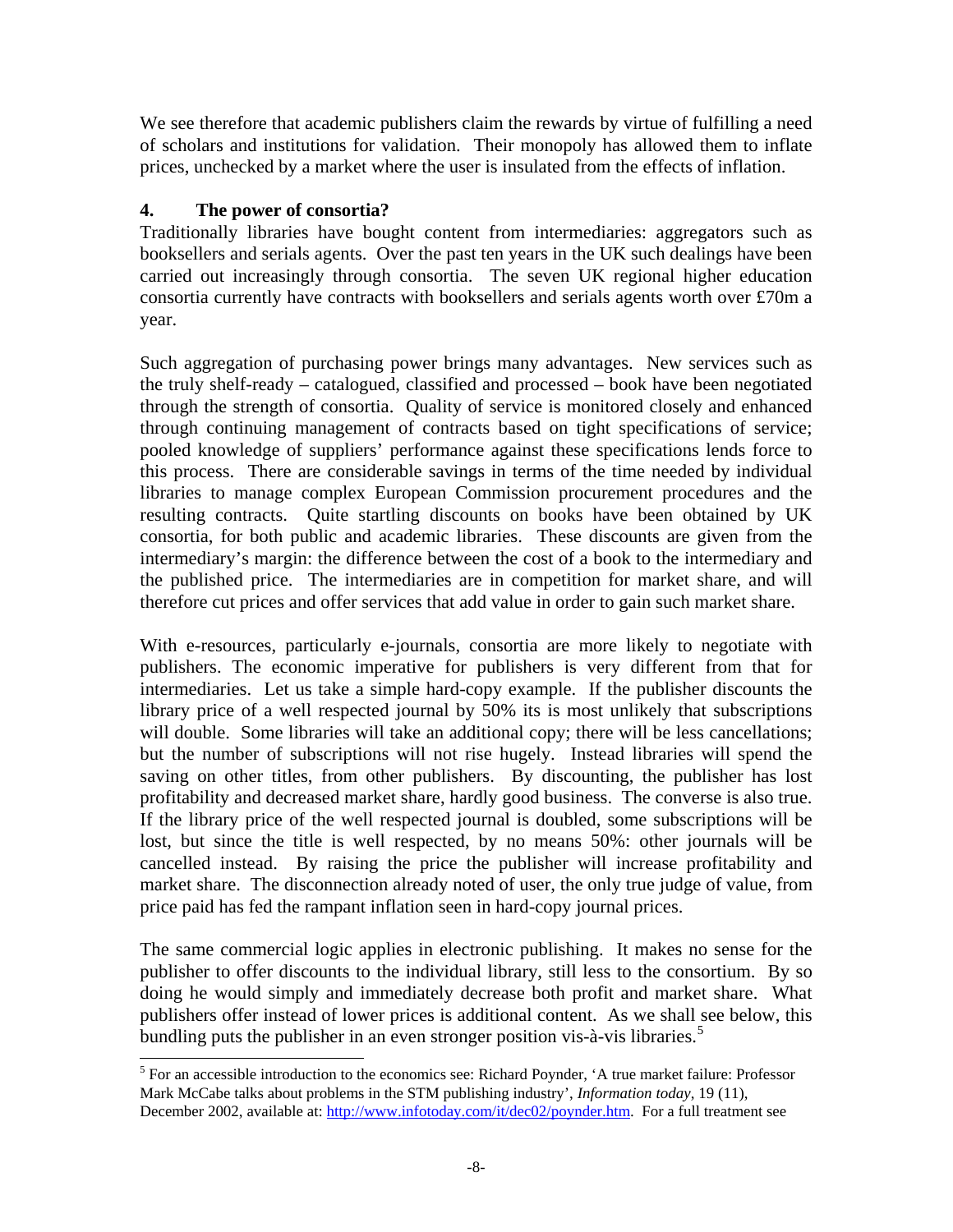### **5. The product – to – service shift**

We have delineated a new feature of the information value chain that has, I believe, weakened our position still further: the shift from buying a product to buying a service.

When we buy a physical product  $-$  a book or a journal  $-$  our users will have access to it in perpetuity. There are risks – it may be lost or vandalised or read to destruction – but we can take steps to minimise these risks. The point is that we are physical curators and in control: the right to the object is inalienable, even if there are restrictions on rights to its content. Our users know that, all things being equal, they may return to our shelves in five or ten years' time and retrieve the same item.

However, in the electronic world we do not buy and own a physical product; we buy, generally, a time-limited licence that confers certain rights of access to content. There are important differences here.

Firstly, such licences do not necessarily offer archival rights: in such cases our users do not have continuing rights of access to material beyond the term of the licence. Many of us involved in consortia take a stand against the loss of archival rights. BIBSAM in Sweden, for instance, has refused recently (March 2003) to continue an agreement with AAAS for access to *Science Online* in part at least because of a refusal to include archival rights. This refusal produced the interesting reaction from *Science Online* that only consortium administrators insist on archival rights; individual libraries do not. This is understandable: libraries, under immediate pressure from their users, are likely to sign agreements giving the benefits of electronic access, however imperfect; individual libraries are also quite likely to continue to purchase parallel hard copy to guarantee continuing archival access.

Secondly, the content to which we buy rights may change. Titles, imprints and companies may be bought, sold, transferred. There is a well known example in the UK of an intermediary selling to public libraries a deal comprising access to national newspapers; all was well until the newspapers became concerned at the potential loss of revenue from CD-ROM sales and withdrew their titles. There are also well documented examples on the e-mail lists of individual published articles being subsequently withdrawn. In short, there is no guarantee of continuing access to content.

Thirdly, licences may restrict access to content to particular classes of user. In the UK there is an increasing trend, encouraged by the government, to teaching higher education courses in colleges of further education. However licences may restrict usage to a particular site or to a particular institution, excluding students and staff elsewhere. Our freedom to determine who may have access to our resources has been forfeited.

 $\overline{a}$ 

Mark J. McCabe, *Academic journal pricing and market power: a portfolio approach*, 2000, available at: <http://www.prism.gatech.edu/%7Emm284/JournPub.PDF>.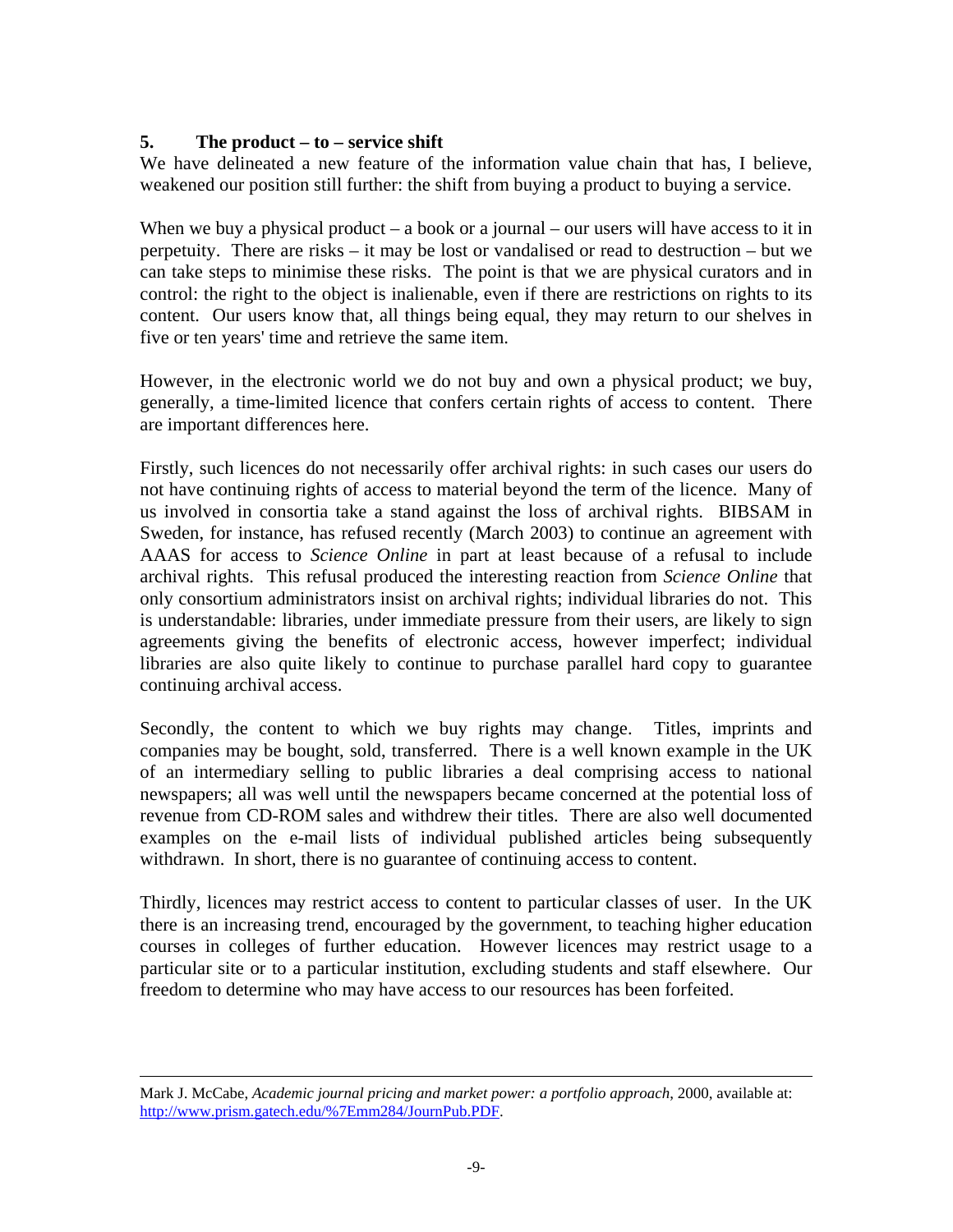### **5. Business models**

 $\overline{a}$ 

The most remarkable business model to have emerged in electronic publishing is the socalled big, or all-you-can-eat, deal. This is particularly prevalent in the field of ejournals, but may also be seen in the field of e-books.

Under the big deal, a journal publisher will grant access to all their titles for three or five years. There is an annual subscription, often based on the cost of the subscriber's previous print subscriptions, with some built-in increase for inflation and generally a nocancellation clause. Libraries and their users will therefore have access to all of the publisher's content spanning however many years are available in the electronic archive.

There are potential benefits for both sides. Users have immediate access to material previously not subscribed to at no incremental cost. Libraries can predict inflation over the term of the agreement, and save money from the document supply budget. Publishers have a stable revenue stream for a number of years, with no cancellations.

However, things are seldom as straightforward as they seem.

There is some statistical evidence to show that users are downloading or hitting articles well outside the range of the previously subscribed core of hard-copy titles. Understandably this has caused librarians a fair amount of anguish, since it implies that our past collecting policy has been ill advised.

However, we have to treat this evidence with some caution. It has not been collected for very long: it offers a short time series at the start of a new service. There is no real comparison with previous data: librarians have generally not collected usage data for their journals, partly because much consultation of them has been within the library. There is also the sweet-shop syndrome: children suddenly given the freedom of a sweet shop will gorge initially far beyond the value of their pocket money before their appetites stabilise. The take-up of articles by academics may decline too over time as the novelty disappears. Also, we may be observing the substitution of full article hits or downloads for previous use of abstracting services: because the download or consultation is free, academics may use that mechanism where they would previously have been satisfied with an abstract. In other words the distortion that we noted above, arising from the divorce of the user from the cost of the information, is magnified. We are perhaps even further away from measuring **value** to the consumer, rather than usage.

In my opinion therefore the *prima facie* case that the big deal offers major benefits in terms of access to information is not necessarily proved. Indeed there is some countervailing statistical evidence. Hamaker for instance notes that 28% of *Science Direct* titles accounted for 75% of downloads at the University of North Carolina. 34% of titles had five downloads or less. 40% of usage occurred in a single month for 57% of titles.<sup>[6](#page-9-0)</sup> Nicholas's initial study of the Emerald big deal shows that 43% of subscribers

<span id="page-9-0"></span><sup>6</sup> Chuck Hamaker, 'Quantity, quality and the role of consortia', *What's the Big Deal? Journal Purchasing – Bulk Buying or Cherry Picking? Strategic issues for librarians, publishers, agents and intermediaries,*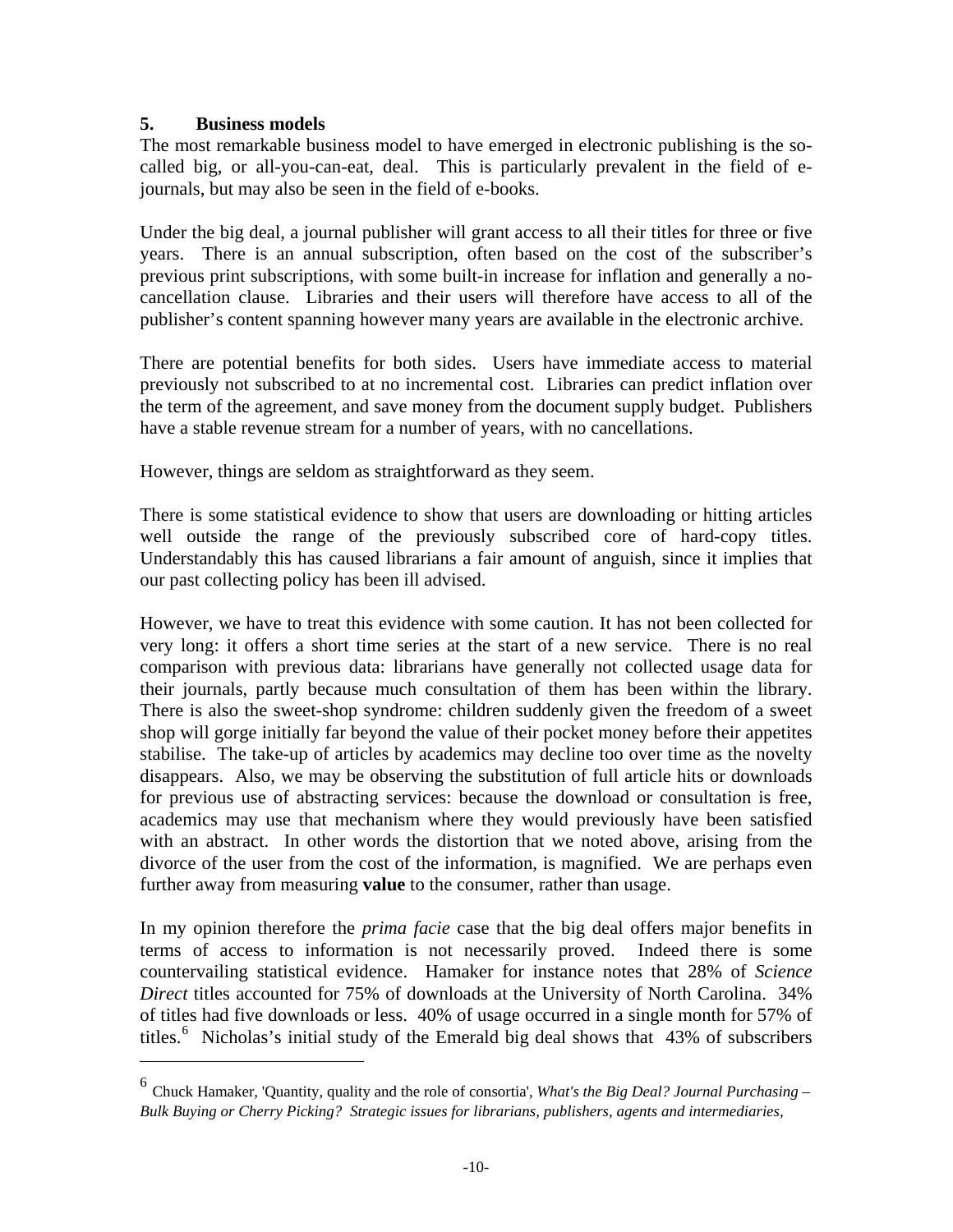viewed only one journal out of 118; another 40% viewed 2-5 journals. So 83% of subscribers viewed less than 5% of the available titles. 44% of subscribers viewed only one subject area out of about 10; a further 19% viewed only 2 subject areas.<sup>[7](#page-10-0)</sup> The core collection, it seems, is still alive and well.

There is also a hidden danger in the availability of the full output of some of the bigger publishers. Guédon traces the influence of the citation indexes' documentation of impact factors for journals in creating a core collection of must-have journals for particular disciplines. He also posits an increase in citations of the journals of big deal publishers (understandable given their availability) in the research output of subscribing universities.<sup>[8](#page-10-1)</sup> We have therefore potentially a vicious circle where the journals in big deals have higher and higher impact factors, to the detriment of journals outside the big deals. The effect on the market-place will be to undermine the financial viability of such journals and their (generally smaller) publishers.

The big deal is also challenging for librarians. Under it we no longer take the decisions on developing our collections that we have been used to (not necessarily a bad thing, some would say, on the basis of some of the statistics mentioned above). We shall increasingly decide on content not at the journal level but at the publisher level. This is a qualitative change and one that does not necessarily work in our or our users' favour. The user is focused on the article, to a lesser extent on the journal title, and most certainly not on the publisher. In the electronic environment, where the physical package – the title – is no longer necessary for purchase, our aim surely should be to increase the granularity of decision making, not decrease it.

I believe that the big deal may also presage a further unwelcome effect on the market place. We recall that publishers are monopolists: only they own the rights to their content and determine the terms. In the environment of consumer publications there is some substitutability: instead of buying *The Times* one can buy *The Independent*; they are different brands but with very similar news content. However, in the academic world there is virtually no substitutability of primary content: if Researcher A needs the published results of Researcher B, the results of Researcher C will not do; if results in Researcher A's field are published in Journal Y, Journal Z will not do. The big deal commits a library to either buy or cancel the entire content of a monopolist: the monopoly is thereby intensified. The monopoly is intensified even further in the case of national deals covering an entire library sector. Such intensification cannot be in the interests of the purchaser.

 $\overline{a}$ 

*ASA 2003 conference*; available at [http://www.subscription](http://www.subscription-agents.org/conference/200302/chuck.hamaker.pps)[agents.org/conference/200302/chuck.hamaker.pps.](http://www.subscription-agents.org/conference/200302/chuck.hamaker.pps)

<span id="page-10-0"></span> $<sup>7</sup>$  David Nicholas and Paul Huntington, 'Big deals: results and analysis from a pilot analysis of web log</sup> data: report for the Ingenta Institute', in *The consortium site licence: is it a sustainable model? Edited proceedings of a meeting held on 24th September 2002 at the Royal Society, London*, Oxford: Ingenta, 2002 (Ingenta Institute, 2002), pp121-159, pp149, 151.

<span id="page-10-1"></span><sup>8</sup> Guédon, p.24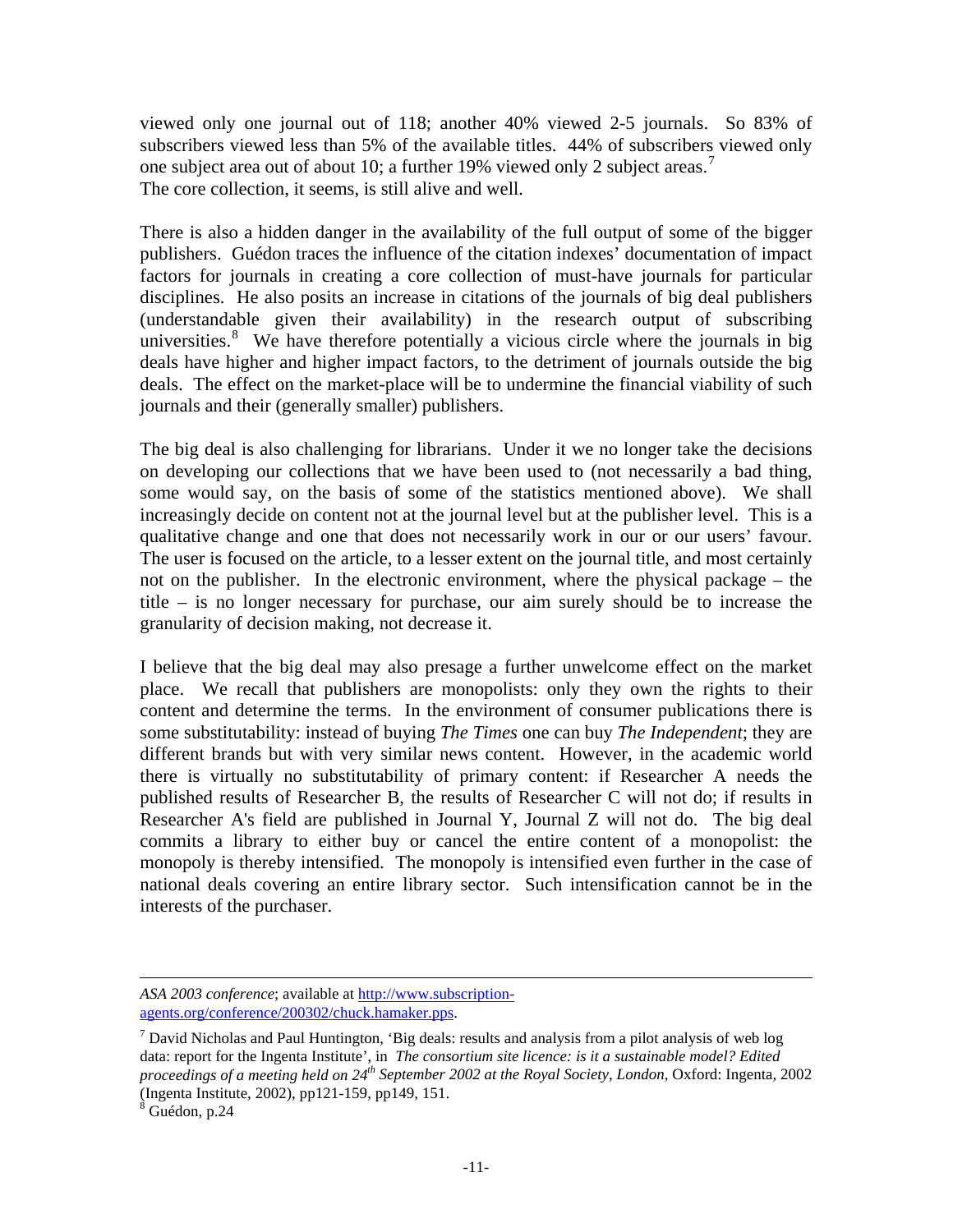There is also a danger that, at renewal time, publishers can offer libraries a stark choice: pay an additional 50% (or more) for the big deal or cancel. Few academic libraries will be able to refuse the big deals, because they contain so many must-have titles. The inflation we have seen for hard-copy titles, enabled by the disconnection of user from price paid, will now be further fuelled by bundling into the big deal. The consequence will therefore be that journals outside the big deals will be cancelled. Publishers, particularly the smaller ones will cease trading, and there will be further consolidation in the marketplace.

I have dwelt here on e-journals, as the more mature electronic market. A similar characteristic is also evident in the e-books market, where some aggregators offer the equivalent of the big deal: one subscribes to all or nothing, or to business or IT libraries of several hundred titles. Again there is no selection at the individual title level, only at the library or publisher level.

It must however be said that there is also a countervailing trend in the e-book market, where at least one intermediary enables libraries to subscribe title by title and to change these titles every month.

It must be in our interests as librarians and purchasers to encourage those trends and the suppliers that offer us the flexibility and granularity that we and our users require.

## **6. What can libraries do?**

We have seen that the marketplace is changing, that the big publishers are introducing business models that seem to benefit the user but that are potentially dangerous in their effects, threatening the viability of the smaller publishers and exacerbating the tendency to consolidation.

There are a number of measures we can take to strengthen both the position of libraries and to change the publishing environment.

Firstly, in spite of what I have said above, we can form and support library consortia. These can be powerful entities, particularly when they take a holistic view uniting procurement of both print and electronic resources: publishers produce and deal in both media; we integrate print and electronic forms in our hybrid libraries; we should integrate their procurement too. They are the only library organisations that have a chance of affecting the marketplace; individual libraries certainly do not, given the conditions outlined above.

Secondly we can follow the normal procurement process. Currently we have let suppliers, the publishers, take control. We can regain it by observing the standard procurement cycle: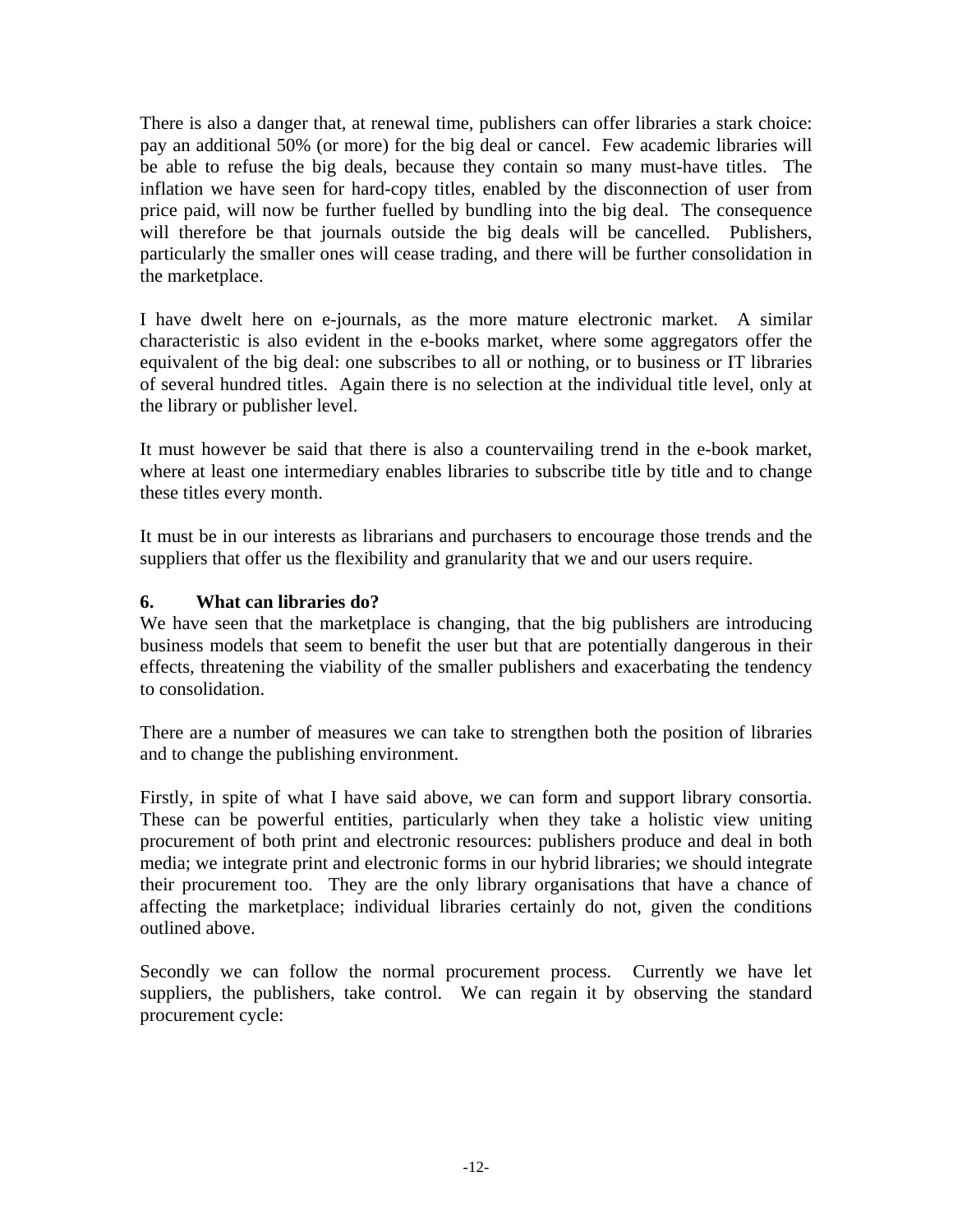- **i. Identify the need**
- **ii. Prepare the specification**
- **iii. Find the supplier**
- **iv. Award the contract**

### **v. Measure and monitor suppliers' performance**

This cycle, particularly through the specification and by monitoring performance against that specification, puts the purchaser firmly in control. Admittedly such control is easier to achieve where there is competition between suppliers (e.g. booksellers or serials agents) and not a monopoly as with publishers. However by allowing the publishers to dictate the terms of engagement we are ceding too much.

Thirdly we can support alternative publishing initiatives such as SPARC. As we have discussed above, traditional hard-copy publishing in peer-reviewed journals is deeply entrenched because of institutional and personal interests in the scholarly community. These initiatives can however be held up as alternatives, even if there is little chance that in themselves they will become rivals to traditional publishing. As Guédon remarks,  $9$ pitting SPARC against the big publishers is like pitting David against Goliath; in my view there is the added disadvantage that Goliath has chosen a stone-free field of battle.

Finally, we can involve our users more. Many of the current and historical problems are exacerbated by divorcing the user from payment for information. I do not suggest that the user should be made to pay, rather that the economic consequences of their demands should be made clear to them. We can involve them more in the procurement cycle outlined above: how many consortia or individual libraries consult the end-user about the specification or include them in contract management?

Furthermore, electronic publishing allows procurement decisions at a greater level of granularity – the individual article or chapter. One demonstration of this was the Pricing Electronic Access to Knowledge (PEAK) trial in electronic access, pricing and bundling by the University of Michigan and Elsevier Science.<sup>[10](#page-12-1)</sup> It provided access to approximately 1200 Elsevier Science journals for a period of 18 months. Institutions first had to buy a participation licence, which allows searching of the database of articles. PEAK then offered three access models:

- ♦ **Traditional subscription** Institutions and individual users can buy unlimited access to a set of articles that correspond to a print journal title.
- ♦ **Generalised subscription** Institutional users can buy unlimited access to bundles comprising any 120 articles from the entire database of priced content. Articles are

<sup>&</sup>lt;sup>9</sup> Guédon, p.16.

<span id="page-12-1"></span><span id="page-12-0"></span><sup>&</sup>lt;sup>10</sup>For a more detailed analysis of the PEAK experiment see the author's 'The information value chain: emerging models for procuring electronic publications', *Online information 2000: 24th International Online Information Meeting: proceedings*, conference editor Catherine Graham (Oxford: Learned Information Europe, 2000), pp.213-223. Detailed original reports may be found on: http://www.lib.umich.edu/libhome/peak/